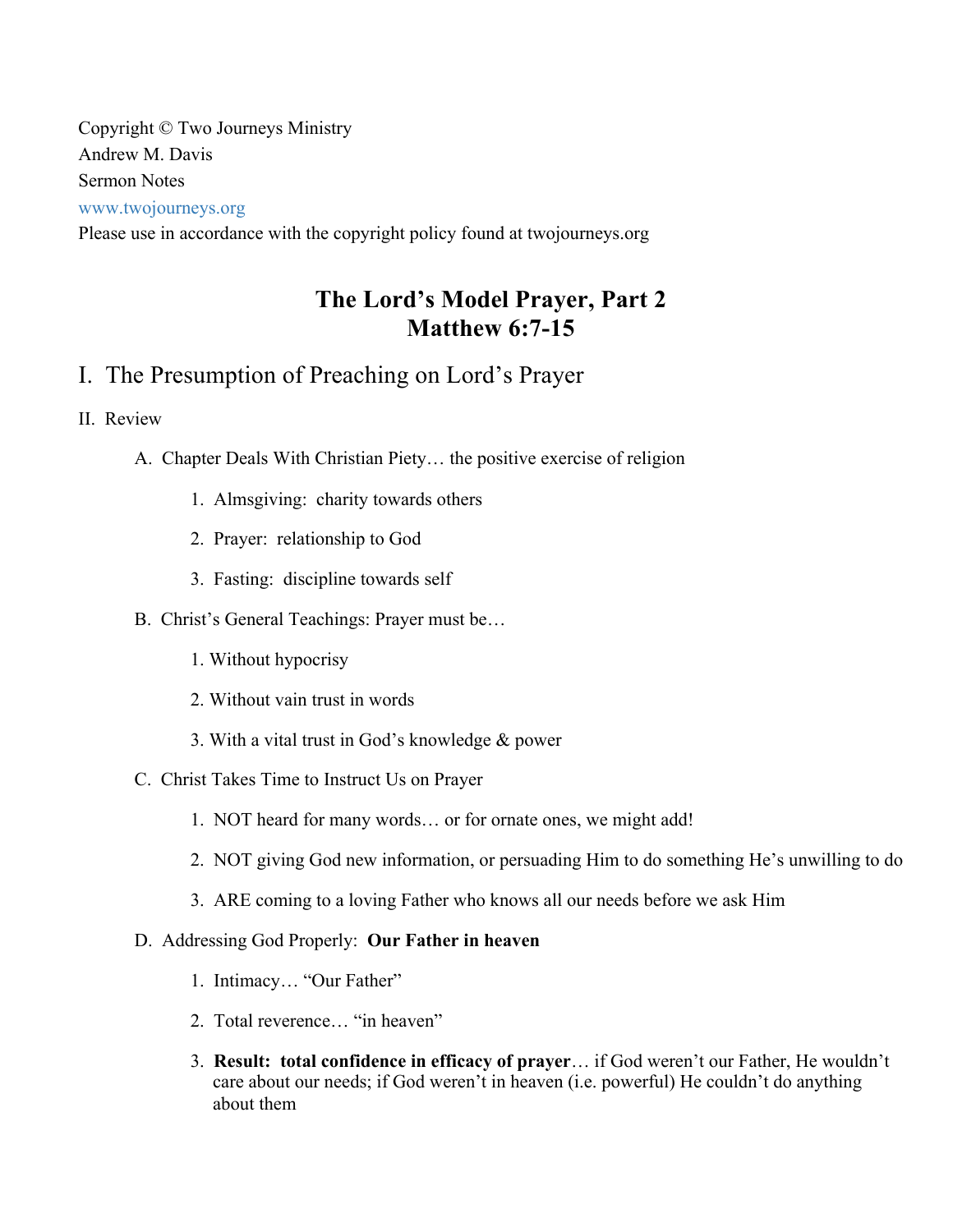- E. The Spiritual Petitions
	- 1. Three petitions of God-centered adoration

### *Hallowed Be YOUR Name… YOUR Kingdom come… YOUR will be done on earth as it is in heaven*

- 2. Yearning for God to be exalted… HALLOWED BE YOUR NAME
	- a. the NAME of God sums up all He's revealed to us
	- b. prayer for God to be worshipped and revered, not disobeyed and blasphemed
- 3. Yearning for God's Kingdom to come
	- a. day by day advance… missions, evangelism, discipleship
	- b. FINAL coming of Kingdom...  $2<sup>nd</sup>$  Coming of Jesus Christ
- 4. Burning desire for God to be obeyed ON EARTH AS HE IS IN HEAVEN
	- a. HOW obeyed in heaven? Gladly… with joy, with confidence, promptly
	- b. "All the way, right away, with a happy spirit"
- III. The Lord's Prayer: Some General Thoughts on the Second Division
	- A. NOTE #1: How all-inclusive these petitions are
		- 1. Focus IS on our needs: "Your Father knows what you need before you ask Him…"
		- 2. All our needs are summed up in these petitions
- Basic Physical Needs… "Give us today our daily bread"
- Forgiveness for Past Sins… "Forgive us our debts, as we forgive our debtors"
- Protection From Future Sins: "Lead us not into temptation, but deliver us from the Evil One."
	- 3. World totally focuses on two things, and does it selfishly:
- Basic Physical Needs… "Give me today my daily bread…"

Material Wants/Desires… "Give me today my daily cake…"

B. NOTE #2: Order of petitions in Lord's Prayer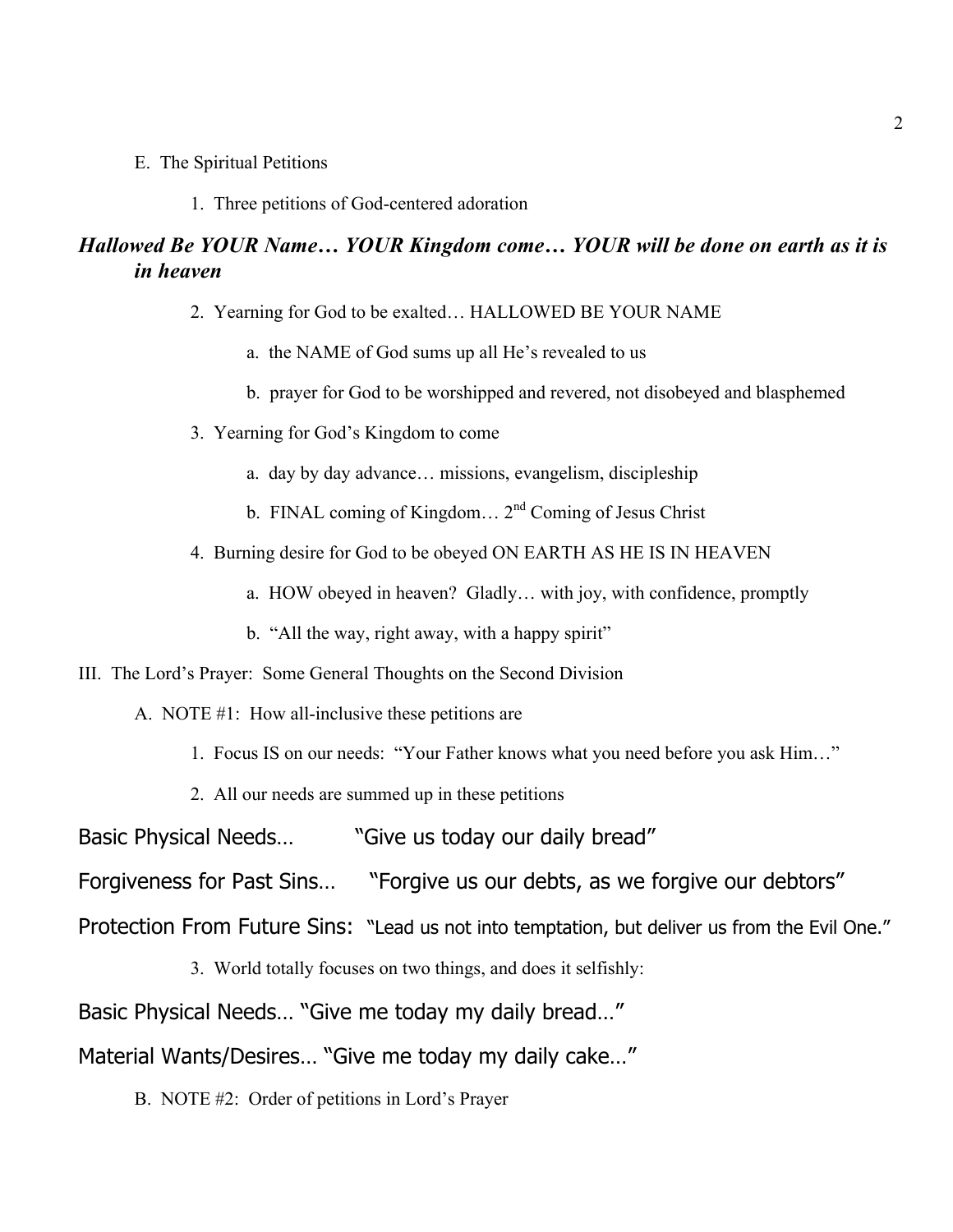- 1. FIRST come petitions which exalt God… this is our most basic need—to exalt and praise the living God, and to advance His Kingdom, to do His will
- 2. THEN we would expect our spiritual need next… BUT Christ starts with our bodies

#### *"Give us today our daily bread…"*

- 3. Without bodies living, we can do nothing
- 4. THEN comes cleansing from sin & guilt, as well as protection from future sin
- C. NOTE #3: Our total dependence on God for everything
	- 1. Physical needs… even our very food must come from Him or we won't have it
	- 2. HOW MUCH MORE our spiritual needs must be met by God, and God alone
	- 3. We pride ourselves on our independence… BUT we are truly spiritual beggars, and without God we can do nothing

Illus. Modern agricultural technology could lead to pride… hybrids of wheat that can grow more heads, etc. YET never one can survive without water and light, and it is God who causes His sun to rise on the evil and the good and sends rain on the righteous and the unrighteous.

### **IV. Petition #4: Basic Daily Needs**

### **"Give us Today Our Daily Bread…"**

A. Basic necessity… YET symbolizes all our physical needs

1. Food… vegetables, fruits, four food groups, etc.

### Illus. "Limeys" in British navy… scurvy because lack of Vitamin C

2. AS WELL AS water to drink, air to breathe, protection from the elements

God has a remarkable track record for caring for your basic physical needs, doesn't He?

B. NOTE amazing juxtaposition of Lofty Petitions with earthly ones

### *"Your Kingdom come, AND give us today our daily bread…"*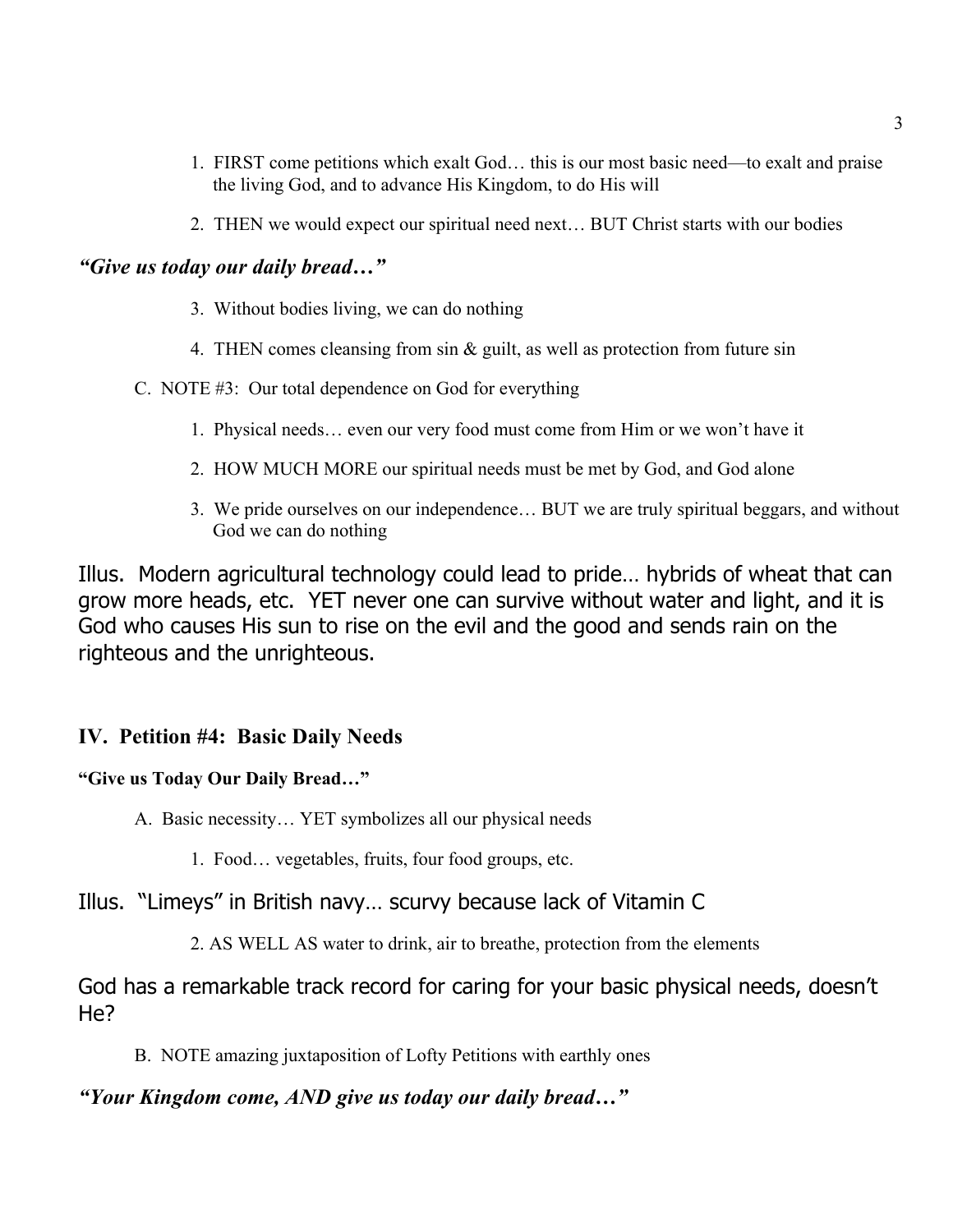# *HIS KINGDOM, MY BREAD*

- 1. Eternal and immense God, Creator and Sustainer of the Universe… actually cares whether you get food today
- 2. Is your God big enough to care about tiny little things?

Some say "God is too busy spinning the planets up there to notice someone like me." As though God were some inefficiently-run government agency that puts your request on some desk somewhere to be dealt with at some point, allow 6 to 8 weeks for delivery!! **THIS IS ACTUALLY A LIMIT ON THE POWER OF GOD!!**

# *Matthew 10:29-31 "Are not two sparrows sold for a penny? Yet not one of them falls to the ground apart form the will of your Father. And even the very hairs of your head are all numbered. So do not be afraid, you are worth more than many sparrows."*

# Illus. Dead buzzard on Old Oxford Highway

- 3. God cares about the smallest details of your life… He welcomes prayers about all things
- 4. YET He begins the Lord's Prayer by stretching us out of our immediate focus

### *"Our Father in heaven, hallowed be your name, your kingdom come, etc."*

- a. consistently concerned and focused about temporal needs
- b. Jesus wants proper balance: God's name and purposes FIRST and YET, please come to God for all your needs

# *John 6:26-27 "I tell you the truth, you are looking for me not because you saw miraculous signs but because you ate your loaves and had your fill. Do not work for the food that spoils but for the food that endures to eternal life which the Son of Man will give you."*

C. The Corporate Concern

### *Give US this day OUR daily bread…"*

- 1. It's not just MY bread that I should care about
- 2. Does my brother or sister in Christ have his needs met?
- 3. Do my non-Christian neighbors have their needs met?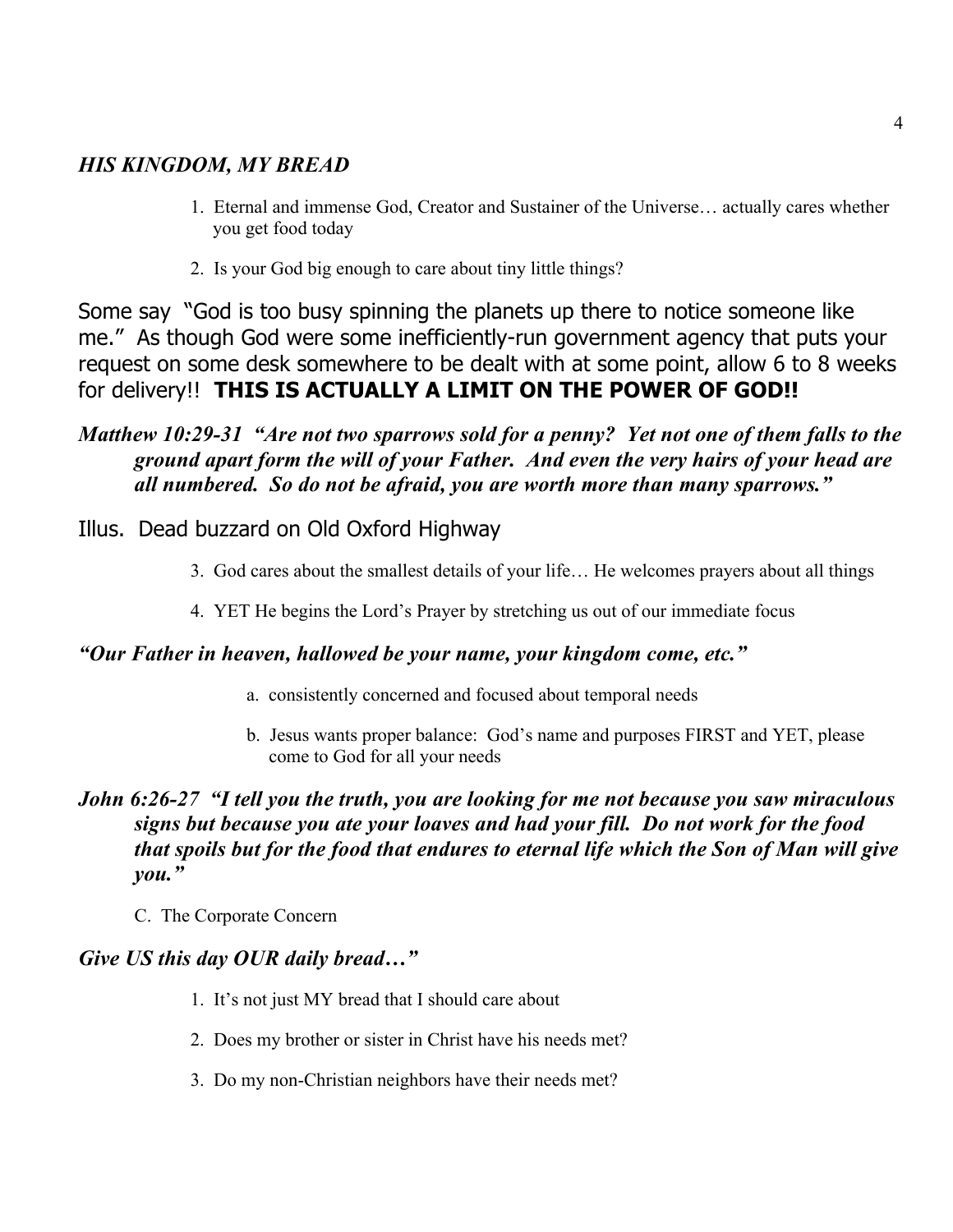### *Galatians 6:10 "Therefore as we have opportunity, let us do good to all people, especially those who belong to the family of believers."*

- 4. We'll discuss the problem of world hunger when we get to the end of this chapter, Matthew 6… at least understand now, this prayer is for OUR daily bread
- D. "Daily bread…" NOT "Daily Cake…"
	- 1. Bread is a basic necessity… cake is a luxury; LIFE not intended to be a comfort ride

### *Genesis 3:17 "By the sweat of your brow you will eat your food until you return to the ground, since from it you were taken…"*

### **YET God is faithful to provide for all your needs!!!**

- 2. God knows what you NEED before you ask Him
- 3. Americans have trouble telling the difference between needs and wants
- 4. Basic lack of contentment… Going form one WANT to the next

### *1 Timothy 6:8 "If we have food and clothing we will be content with that."*

### *Philippians 4:12 "I have learned the secret of being content in any and every situation, whether well-fed or hungry, living in plenty or in want."*

### **V. Petition #5: Forgiveness for Present Sins**

#### **"Forgive us our debts as we also have forgiven our debtors"**

- A. Tremendous need: forgiveness from God
	- 1. Guilt a very real & very powerful force in our lives

### Why do people feel quilty? Because they ARE quilty!!!

- 2. Like anxiety, guilt is a cancer that destroys life from within
- 3. SO ALSO is bitterness toward others & unforgiveness toward them
- 4. Christ alone can cleanse us from guilt and command us out of unforgiveness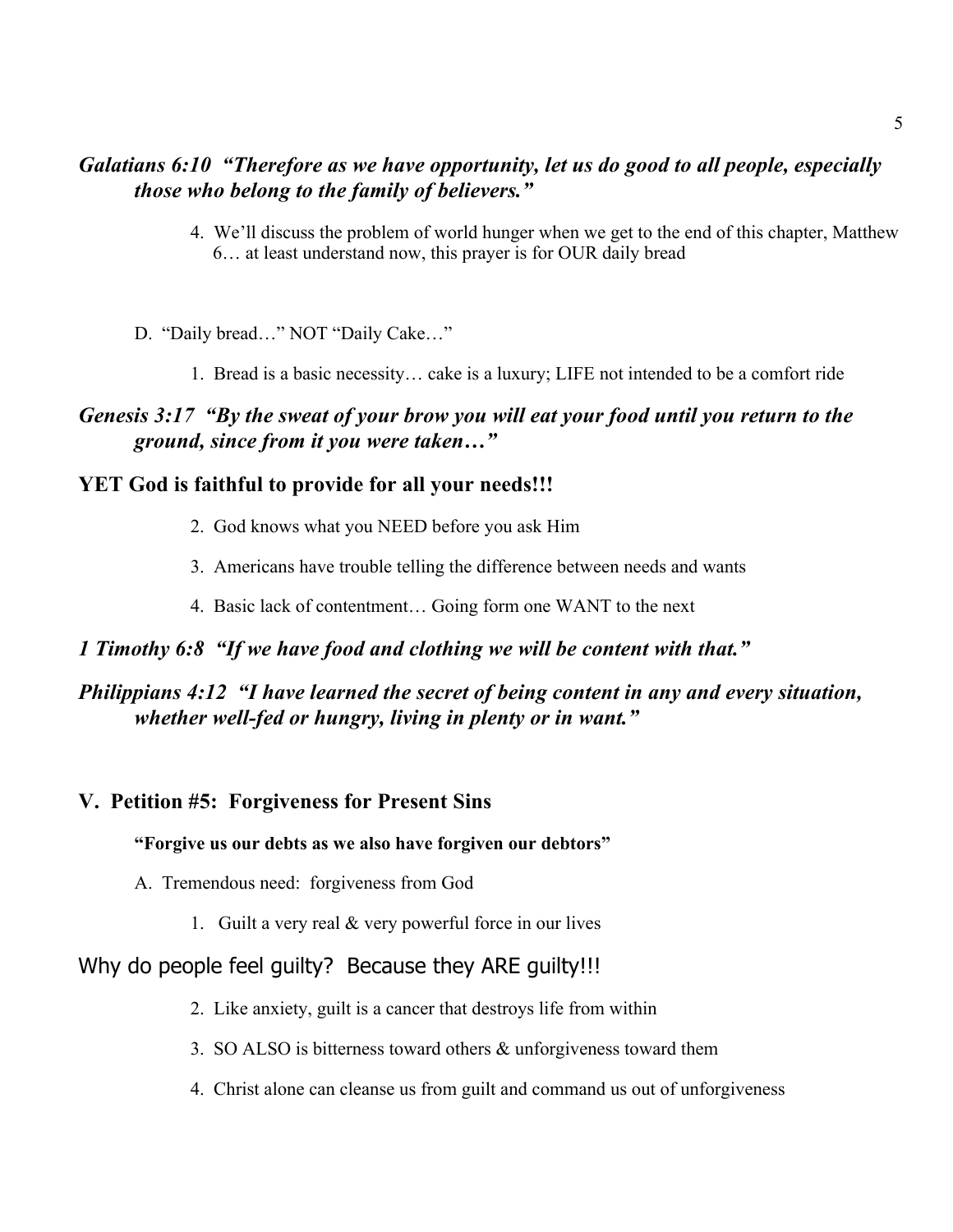- B. Two main difficulties here
	- 1. Why should I confess my sins if I'm already forgiven?… Two groups
		- a. those who focus on **justification by faith alone**… "If all my sins, past present and future have been forgiven, why do I need to ask God for forgiveness now?"
		- b. those who believe in sinless perfection here on earth

### Illus. John Wesley, founder of Methodism… "Sinless Perfection"

2. Is God's forgiveness of me dependent on my forgiveness of others?

# *6:14-15 "For if you forgive men when they sin against you, your heavenly Father will also forgive you. But if you do not forgive men their sins, your Father will not forgive your sins."*

- a. seems like God's forgiveness of us is CONDITIONAL
- b. SALVATION BY WORKS???
- C. Answering the difficulties
	- 1. Christ is addressing disciples… who can call God "Our Father in heaven…"; evidently He felt it necessary for disciples to ask for forgiveness
	- 2. Confession verse in 1 John

## *1 John 1:8-10 "If we claim to be without sin, we deceive ourselves and the truth is not in us. If we confess our sins, he is faithful and just and will forgive us our sins and purify us from all unrighteousness. If we claim we have not sinned, we make him out to be a liar, and his word has no place in our lives."*

- a. verses obviously written to Christians… those who have the truth in them, and who have found a place for the Word in their lives
- b. NOTE "If we confess our sins…" Confess = agree with God about our sin… we sin, God's Holy Spirit convicts us of the sin, and we speak it back to God… "Father, I just sinned by responding in a prideful, unloving way to him… please forgive me, Lord."
- c. If we confess, he is FAITHFUL AND JUST to forgive us our sins and purify us form all unrighteousness…"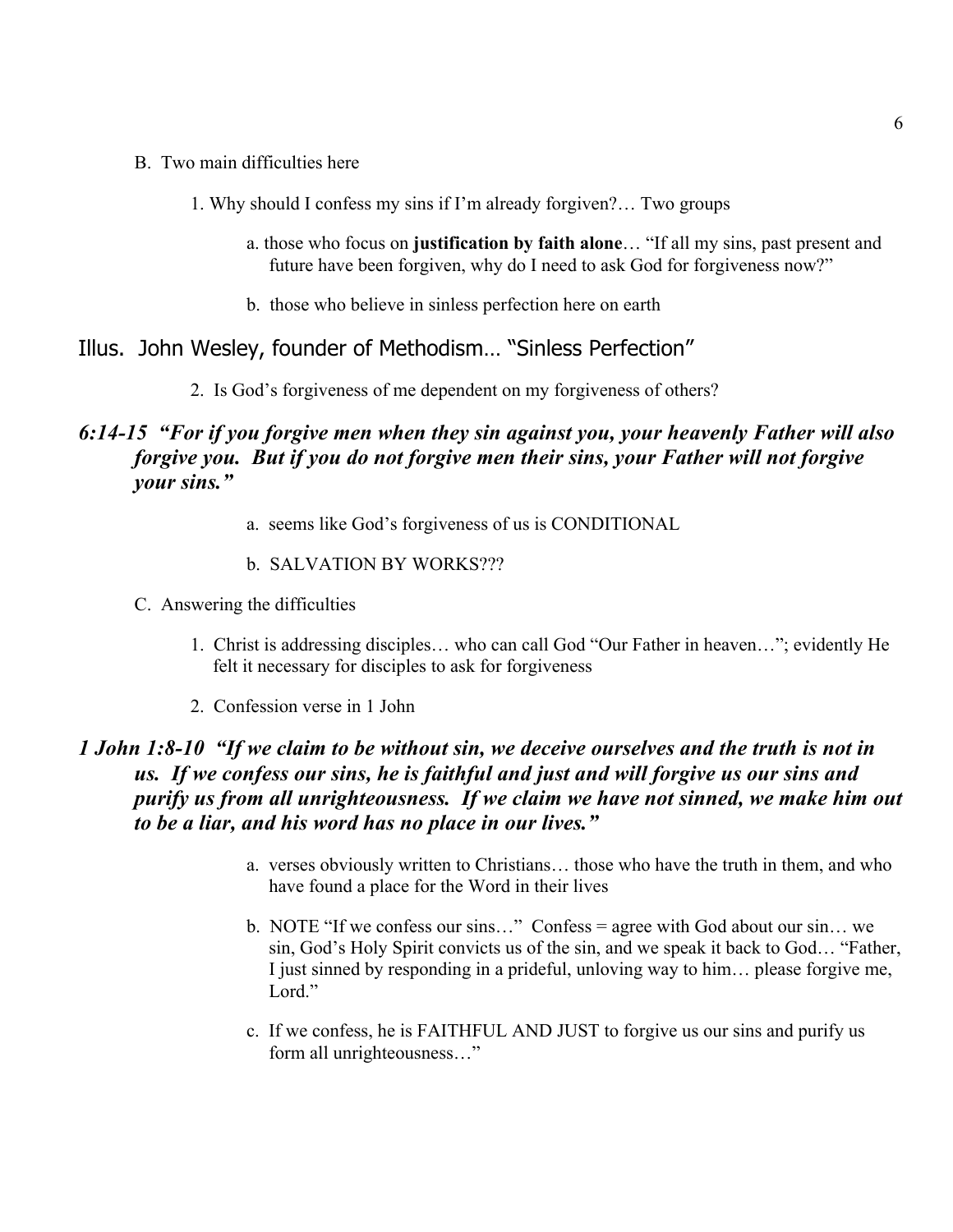Faithful  $=$  God keeps His promises; JUST  $=$  God does what is right and proper and lawful… how is it "just" for God to forgive a Christian his sins? Because of the covenant the Father made with the Son… if you die for them, I will forgive them."

3. Peter at the footwashing

# *John 13:8-10 "Jesus answered, 'Unless I wash you, you have no part with me.' 'Then, Lord,' Simon Peter answered, 'not just my feet, but my hands and my head as well!' Jesus answered, 'A person who has had a bath needs only to wash his feet; his whole body is clean. And you are clean…'"*

Christians a clean through faith in the blood of Christ, but we still need our feet washed as we walk along through life… we must confess our sins daily, as often as the Holy Spirit convicts us

4. On the relationship between our forgiveness of other and God's of us:

# **All truly forgiven people are truly forgiven people**

- a. we do not pray "Forgive us our debts BECAUSE we have forgiven our debtors…"
- b. BUT everyone who has been forgiven by God WILL automatically be compelled to forgive other people

# *Matthew 18… 10,000 talents… God FORCES us to forgive others and to settle matters with them; so anyone who lives a life of unforgiveness is not a Christian*

- c. when we realize what we were before the judgment seat of God, and how much He has forgiven us, we CAN'T hold onto bitterness toward another
- d. BEATITUDES… Blessed are the merciful, for they and they only will be shown mercy
- D. NOTE: all true forgiveness in this world flows from the Cross of Jesus Christ
	- 1. a sinner comes to God broken and in need of salvation
	- 2. they find it in Jesus alone, in His blood alone, by faith alone
	- 3. the forgiveness is comprehensive and total… for all sins, past present and future
	- 4. because of it, a heart of grace and forgiveness is given to the sinner to be merciful to other sinners too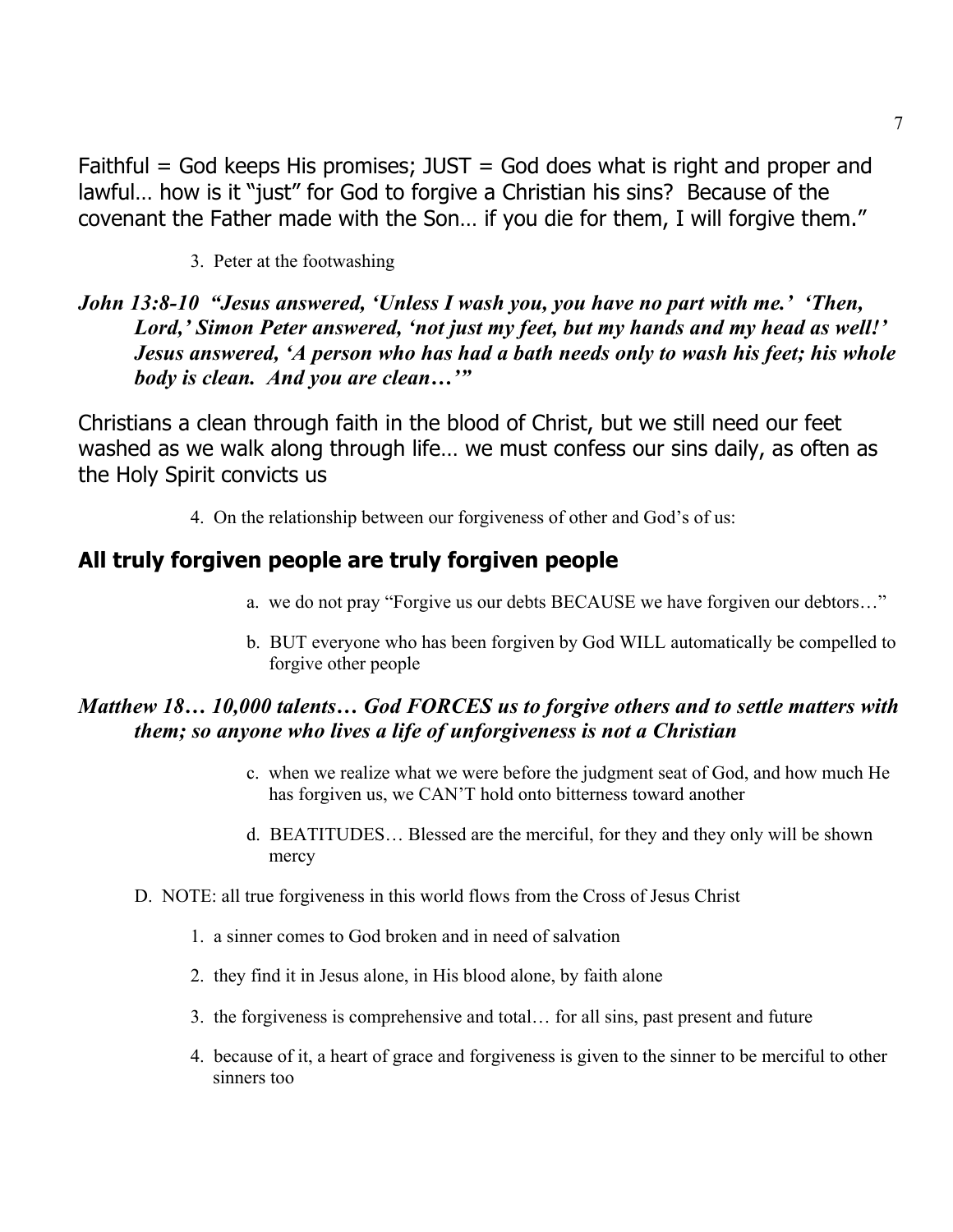#### 5. THIS IS SO IMPORTANT THAT CHRIST REPEATS IT IN VS. 14-15

- 6. All true forgiveness in this world flows from the Cross to the needy
- 7. anyone who will not forgive, even when understanding this, is simply not a Christian

### **VI. Petition #6: Protection from Future Sins**

#### *"Lead us not into temptation, but deliver us from the Evil One"*

A. **Our dangerous world, our dangerous foe**

#### Illus. Normal Schwarzkopf in Viet Nam… surrounded by land mines

Not deliverance from evil generally, but from THE EVIL ONE... that is, the devil

1. Intelligent powerful adversary who has your destruction in his heart

### *1 Peter 5:8 "Be self-controlled and alert; YOUR enemy the devil prowls around like a roaring lion looking for someone to devour. Resist him, standing firm in the faith…"*

# *Ephesians 6:12 "For our struggle is not against flesh and blood, but against the rulers, against the authorities, against the powers of this dark world and against the spiritual forces of evil in the heavenly realms."*

- 2. Jesus already stood against Him in the desert, using the Word of God as His sword
- 3. Prayer to God for protection against our spiritual foe who studies us and hates us
- B. Not presumption to ask this of God
	- 1. God knows what trials and tests to bring our way
	- 2. God does TEST His children, but he never tempts them

### *James 1:13 "When tempted, no one should say, 'God is tempting me.' For God cannot be tempted by evil, nor does he himself tempt anyone."*

- 3. Simply a request to be kept in holy fellowship with God
- C. The filter of God… 1 Cor. 10:13